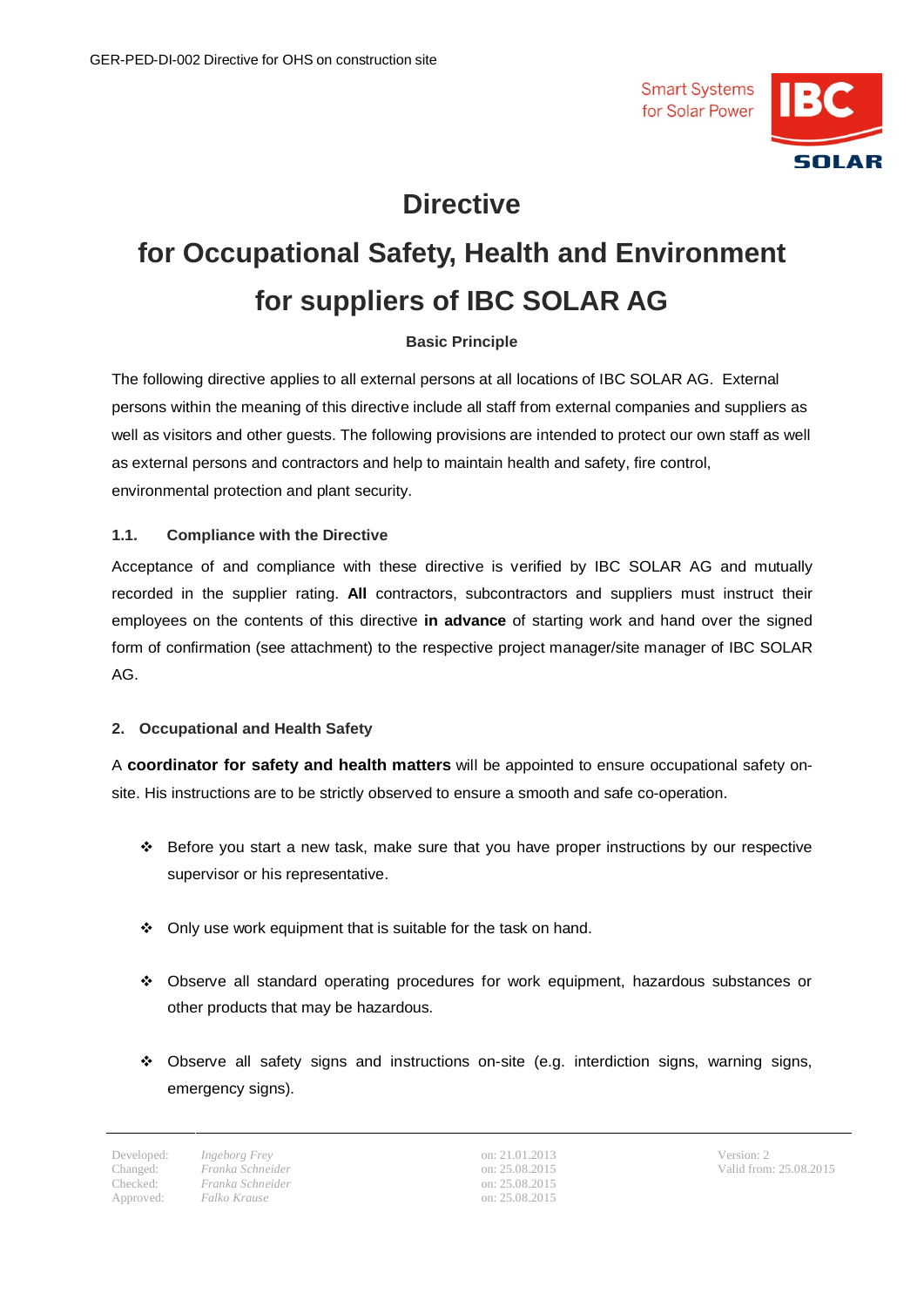

- $\cdot \cdot$  Tasks that include the risk of falls from a height can only be carried out when corresponding safety equipment like safety harness or safety rails is in place.
- $\cdot \cdot$  A basic protection of residents against tremors, vibrations and noise must be ensured by the observance of legal requirements against construction noise. In addition, the use of noise intensive machines has to be avoided in off-hours (early morning, around noon, near closing time). The operation of these machines needs to be concentrated to reduce the stress to residents.
- v Scaffoldings at buildings may be acceded only if there is an internal ladder access and safety rails consisting of handrail, midrail and toe board are available.
- $\cdot \cdot$  Where an early detection of people is essential, e.g. in the vicinity of rail systems or as banks man on construction sites, reflective clothing must be worn
- v Anyone working close to noise intensive machines is obligated to **always** wear ear protections. This is the only way to avoid irreparable damages to hearing.
- \* If dust is raised by earth-moving equipment or in dry weather conditions, it is recommended to wear a respirator mask to protect the respiratory system.

# **2.1. Personal safety equipment and working clothes**

- $\div$  Any necessary and suitable safety equipment and the working clothes will have to be provided by the respective contractor and needs to be used by **all** employees.
- $\cdot \cdot$  In case the personal safety equipment is not worn, the coordinator for safety and health matters is entitled to prevent the contractor's personnel from any further work.

Changed:

Developed: *Ingeborg Frey* on: 21.01.2013 Version: 2 Checked: *Franka Schneider Franka Schneider*  $Falko$  *Krause* 

on: 25.08.2015 on: 25.08.2015<br>on: 25.08.2015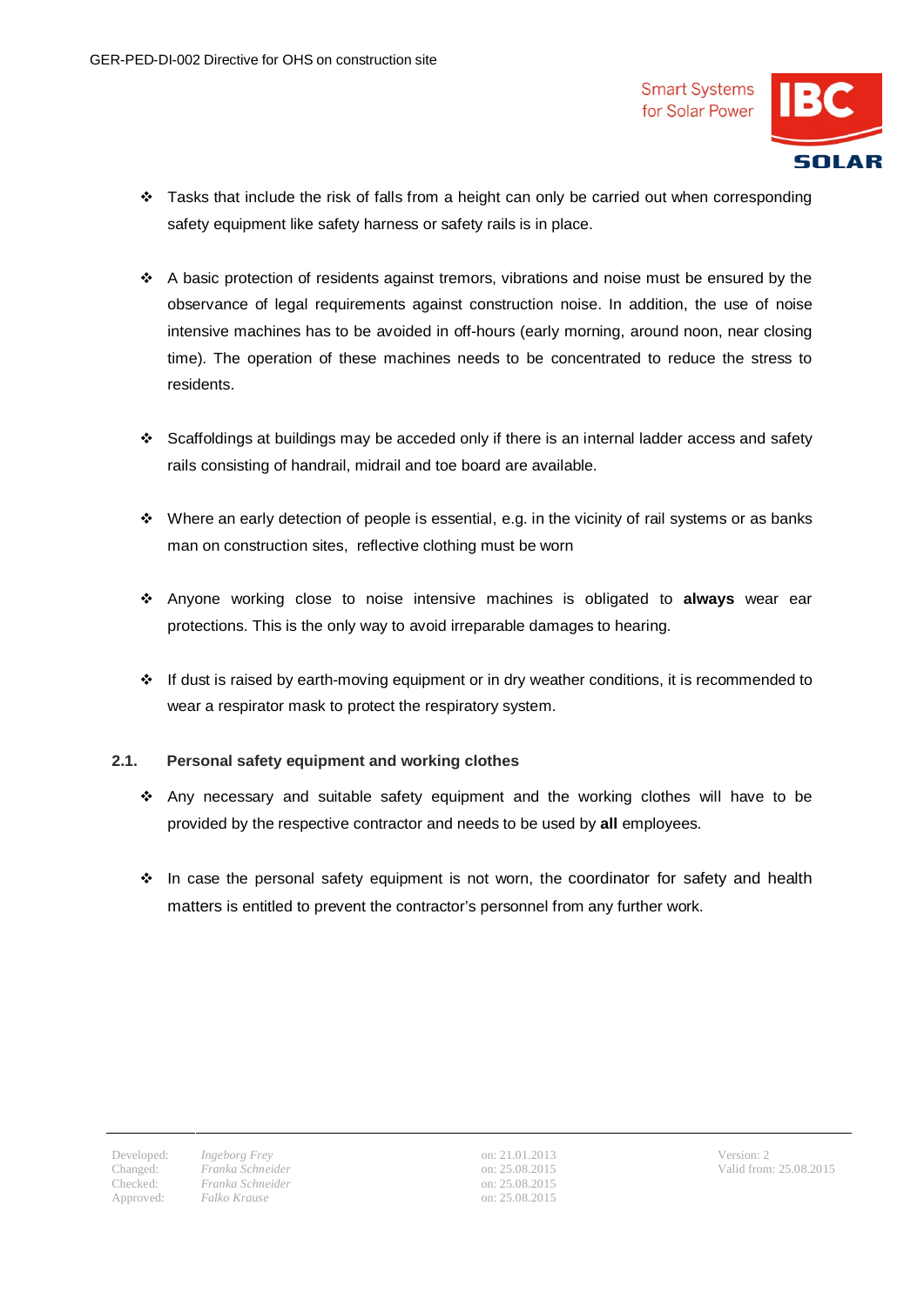



# **2.2. How to react with accidents / First Aid**

Before work can be started at a construction site, a responsible person of the contractor must inform himself about first aid measures, emergency escape routes as well as emergency care and first aid and has to instruct his employees.

On principle, any incident like fire, light and heavy injuries, the release of pollutants and other incidents, must be reported to the site manager and has to be recorded by him and by the contractor respectively.

Important phone numbers and contacts:

Emergency**: (0) 112** (Emergency number Europe!)

When reporting please give the following information:

- What happened?
- Where did it happen?
- How many people are injured?
- What kind of injuries?
- Wait for questions!

Important Phone numbers can be found in the emergency coordination plan which is posted!

Changed:

Checked: *Franka Schneider Franka Schneider* Approved: *Falko Krause* on: 25.08.2015

Developed: *Ingeborg Frey* on: 21.01.2013 Version: 2 on: 25.08.2015 on: 25.08.2015

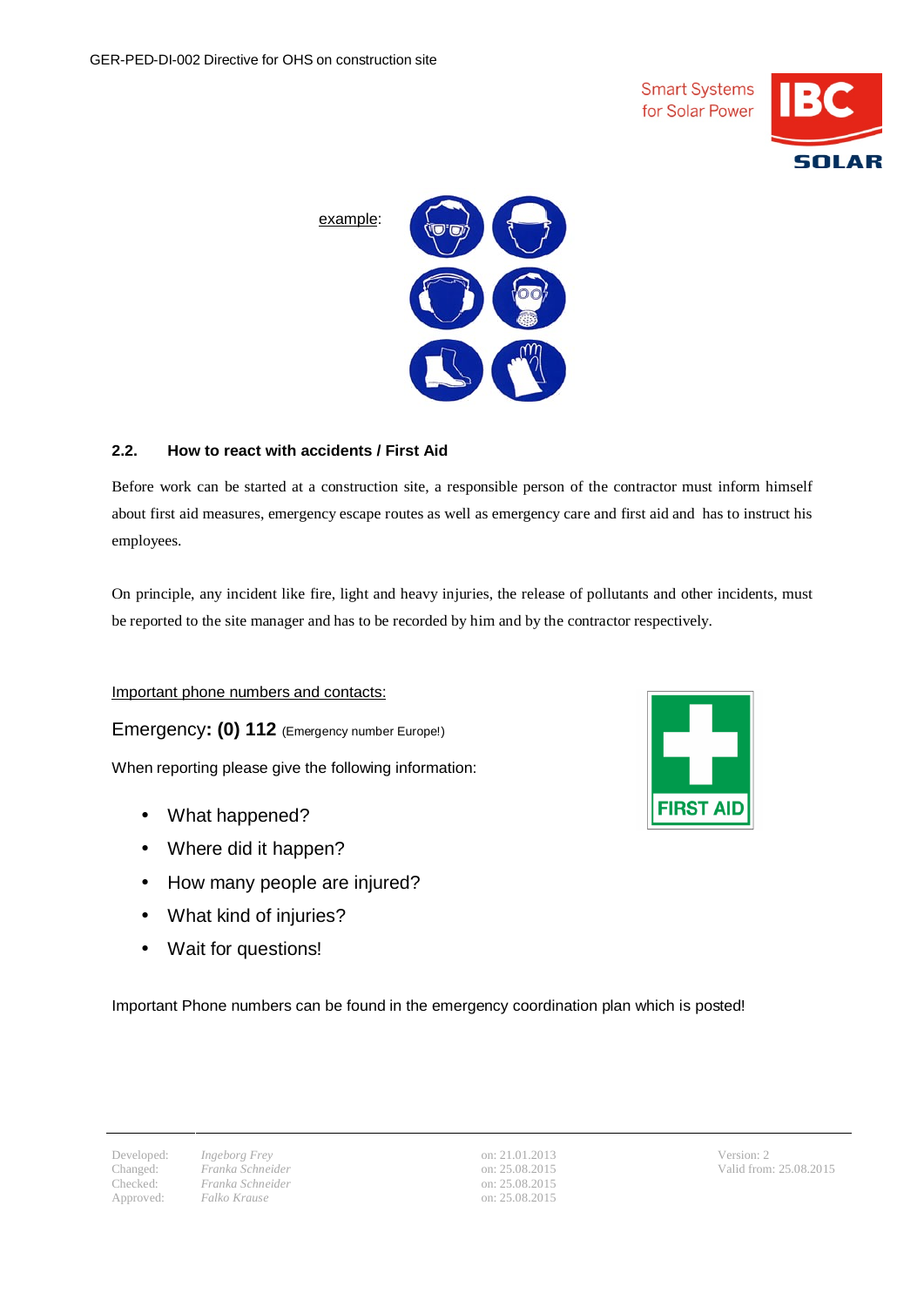



# **2.3. High-Risk Lone Working**

On principle you should avoid high-risk lone working. If this cannot be avoided and a person carries out high-risk working alone, suitable procedures must be put in place by the contractor to monitor workers. This should be achieved by suitable technological or organisational personal safety measures.

# **2.4. Carrying the personal identity card//Proof of working hours**

It is obligatory for all employees and **all** employees of contractors/subcontractors to carry a personal identity card. It has to be shown on request. Time keeping records are to be kept for **all** employees (employees of contractors) and have to be shown on request.

# **3. Site facilities and environmental protection**

The Protection of the environment must be ensured:

- Prevention of air-, water and ground-pollution
- Waste disposal
- Noise protection
	- v The entire construction site has to be kept in a clean and orderly condition **at all times**.

Changed:

Changed: *Franka Schneider*<br>Checked: *Franka Schneider*<br>Approved: *Falko Krause Franka Schneider*

Developed: *Ingeborg Frey* on: 21.01.2013 Version: 2 on: 25.08.2015 on: 25.08.2015 Approved: *Falko Krause* on: 25.08.2015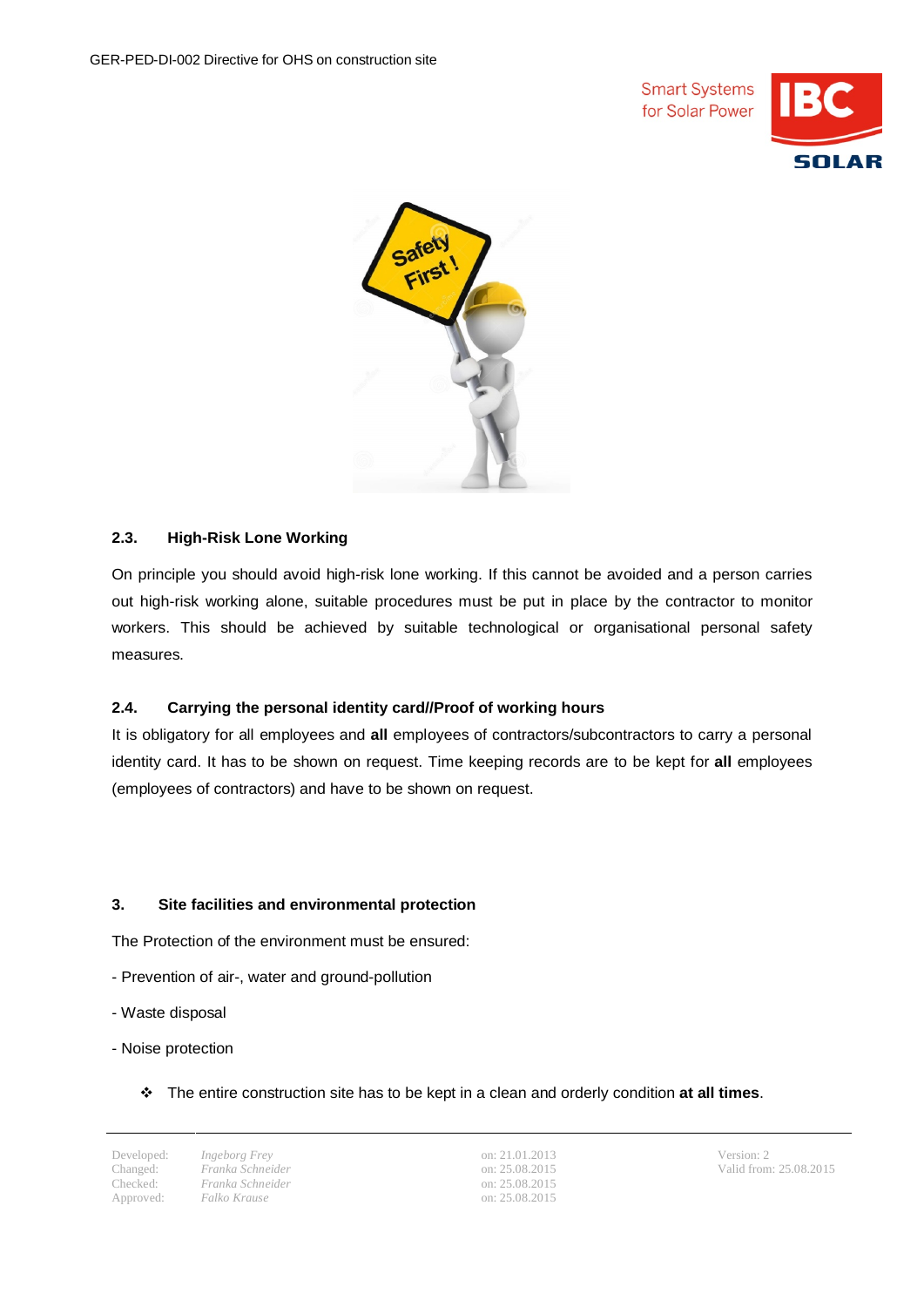

- $\div$  Emergency routes and exits, fire distinguishers and all other traffic routes giving access to them, must be free from obstruction at any time.
- $\div$  Cables, pipes and conducts must not pose any hazard or hindrance to site operation.
- $\div$  If the use of a power unit becomes necessary, this must be in good working order and leak proof.
- v Setting up site containers is permissible in the allotted positions only.

The requisition, use and wastage of resources have to be kept as low as possible. It is not accepted to keep machines running when they are not in use, to shunt heavy machines unnecessarily, and to heat worker cabins while the windows are open.

For each task the most efficient machine must be used. Frequently, smaller machines have the advantage to require less fuel, to be more flexible and – depending on the kind of drive (caterpillar or wheels) - have less impact on the ground. On principle, construction equipment running on Diesel must be operated with a particle filter. In addition, biodiesel is to be used provided the equipment is suited for biodiesel and the procurement can be achieved at acceptable costs and efforts. In so far as they are subject to inspections, all construction site machines must show the valid inspection tag complying with the legal requirements. Operation of all machines is permissible only for employees that are entitled to do so. This has to be proven by a proof of authority (e.g. driving license) or at least a presentable copy. This has to be carried at all times together with a copy of the identity card, residence permit and/or work permit.

#### **3.1. Substances hazardous to water**

When dealing with substances that are hazardous to water, e.g. when refilling a construction machine on-site with fuel, with hydraulic fluid, or with transformer oil when setting up the transformer, the legal requirements regarding usage and disposal have to be strictly observed. Steps have to be taken in order to effectively prevent the infiltration of spilled liquids into the ground. Refilling of construction machines is only accepted in areas with proof against percolation. This may be achieved by particular plastic tarps. Transport of fuel in portable canisters is limited to 60 liters according to paragraph

Changed:

Checked: *Franka Schneider Franka Schneider* Approved: *Falko Krause* on: 25.08.2015

Developed: *Ingeborg Frey* on: 21.01.2013 Version: 2 on: 25.08.2015 on: 25.08.2015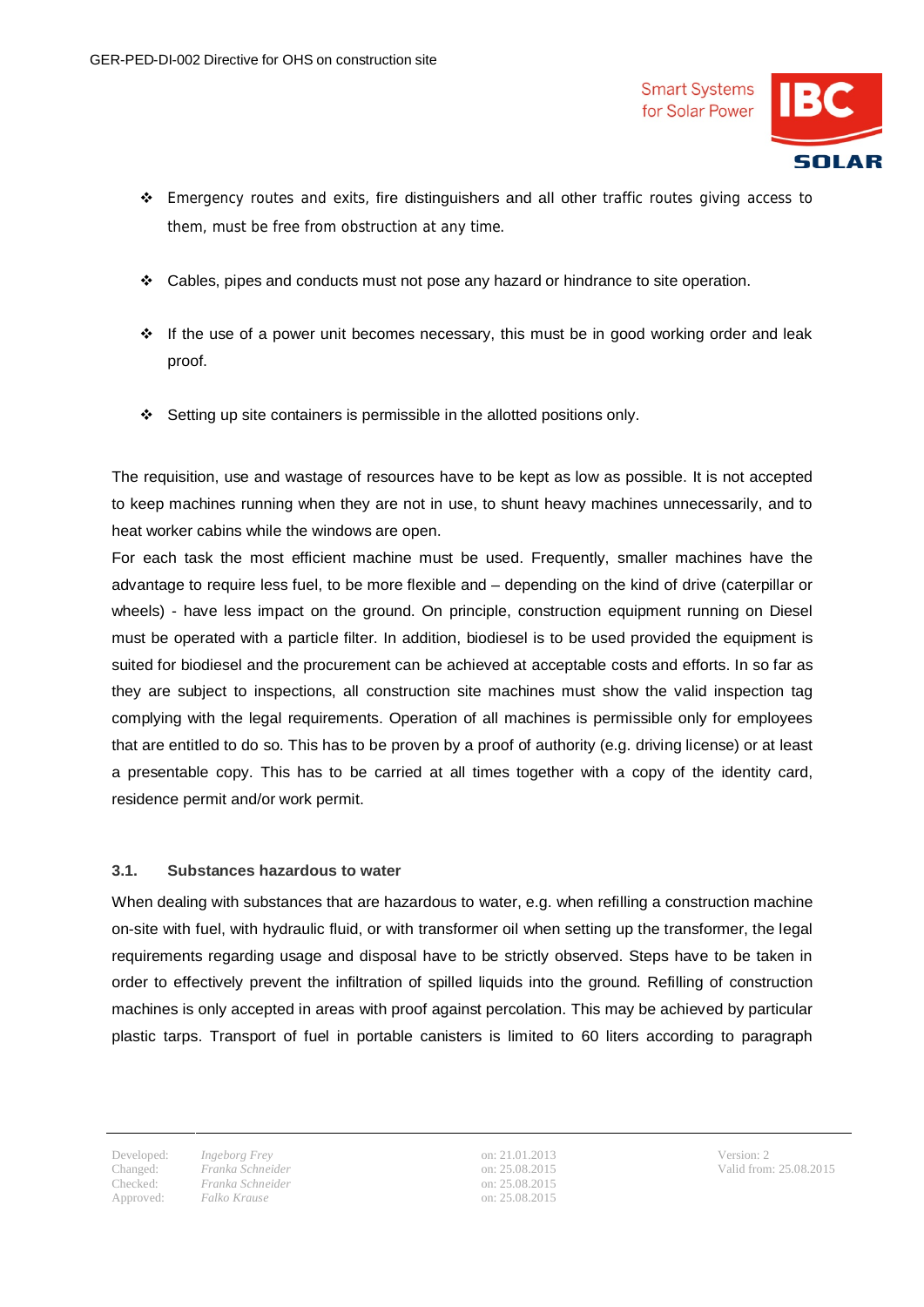

1.1.3.3 Bst. a ADR<sup>1</sup>. Mobile fuel stations need to show the valid inspection tag. All canisters must be suitable for fuel transport and properly secured during transport. Even quantities that are slightly in excess of the above limit are treated as hazardous materials transportation for which high security requirements (particular ADR-driver training, fire prevention, load securing) need to be fulfilled. The ADR and other legal requirements for the transport of hazardous goods must be strictly observed.

#### **3.2. Waste disposal**

Any waste has to be sorted into paper waste and residual waste, recyclables and scrap metal (the waste containers must be labeled accordingly). Any clipping and wastage of copper and aluminum from IBC products are the property of IBC SOLAR AG. Please make sure that all containers are in good condition, i.e. leak proof and equipped with the valid inspection tag.

In particular cases or if in doubt, the waste disposal has to be agreed with the internal Environmental management officer **in advance.**

#### **3.3. Ground treatment**

Raw materials and materials with immediate contact to the environment – in particular materials that are to stay on-site after clearing the site –have to be free of heavy metals and depleting materials like lead or cadmium as these can get into the ground and cause significant damage to the environment. Operational construction creates a heavy soil compaction, in particular on both construction and access roads. In order to keep any damages by high loading pressure from construction machines as low as possible, construction machines with caterpillar drive are to be preferred to those with wheel drive. Excavated earth has to be kept separate according to layers (surface soil, subsurface and subsoil) and re-filled in the right order. Building substances like asphalt are to be disposed properly and, if applicable, a proof of waste disposal has to be recorded.

#### **3.4. Clearance of construction site**

When the construction site is cleared the paragraph 3.2 of *Abfallentsorgung* (law on waste management) must be observed. In case of any crop damage caused by the contractor outside of the allotted usable areas, the original soil condition has to be re-established. For this purpose e.g. the soil has to be re-loosened and sown with suitable seeds.

Changed:

 $\overline{\phantom{0}}$ 

Checked: *Franka Schneider Franka Schneider*

Developed: *Ingeborg Frey* on: 21.01.2013 Version: 2 on: 25.08.2015 on: 25.08.2015 Approved: *Falko Krause* on: 25.08.2015

<sup>1</sup> ADR: **European Agreement concerning the International Carriage of Dangerous Goods by Road**, January 2011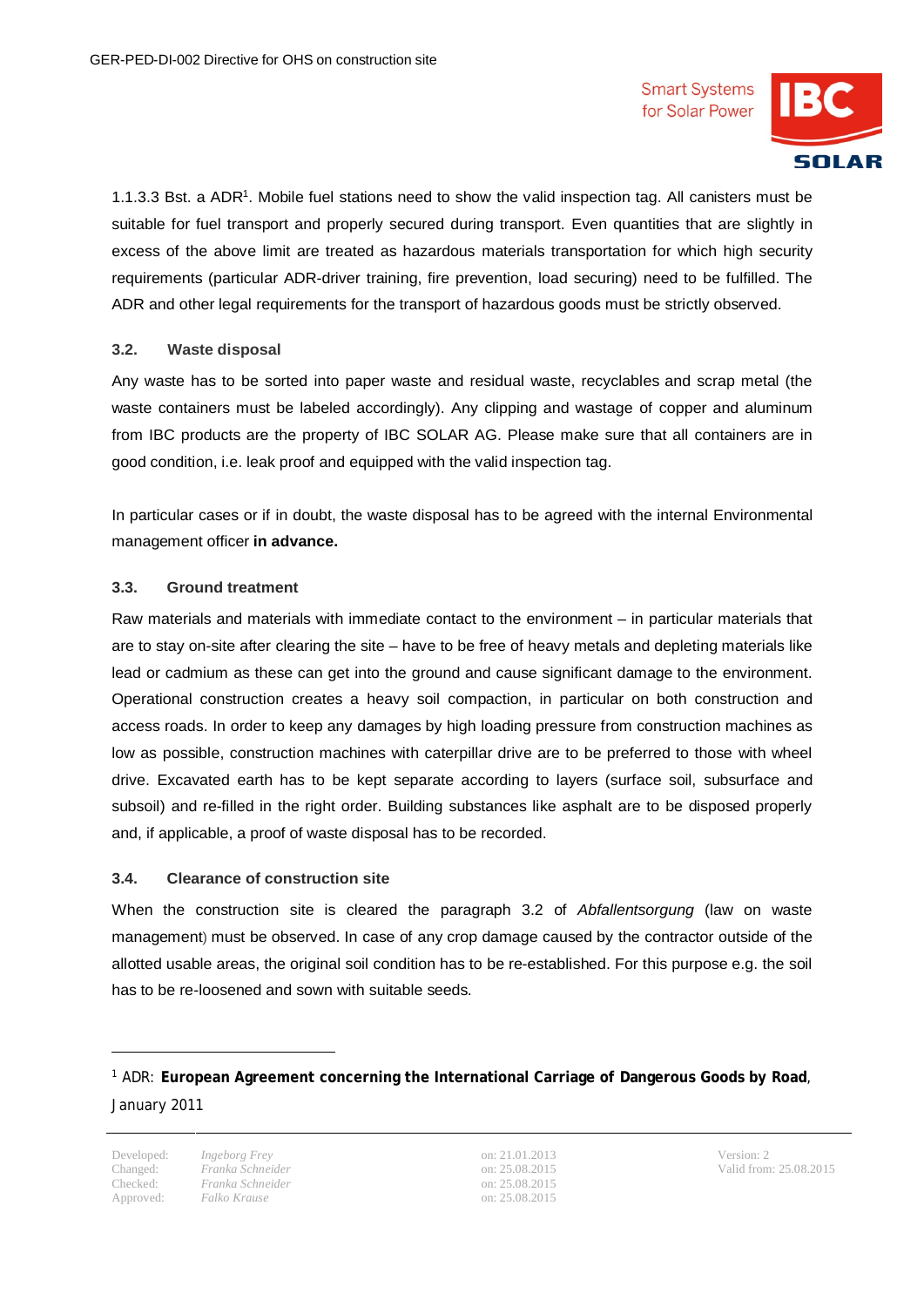

#### **3.5. Plant operation and landscaping**

During inspections and maintenance works the safety related protection measures (e.g. available warning and information signs or a safe access to the plant) are to be checked. Oil changes in the transformer stations have to be performed under observance to the valid environmental protection laws and the laws on waste management und are subject to suitable safety measures.

#### **3.6. Civil engineering works**

If civil engineering works are required, the contractor has to inform himself about the position of gas and water pipes and live power source lines, before the work is started. Instructions from specialist departments have to be strictly observed.

Building sites, pits, cavities, floor openings etc. have to be sufficiently secured. When it is dark, an adequate lighting has to be established.

#### **4. Violations**

Repeated or heavy violations against this directive will entitle the principal to take or arrange the following measures:

- $\div$  To banish the contractor's employees from the site.
- $\div$  To immediately stop all works and cancel the order, if the contractor and/or the person who has been appointed by the contractor for fulfilling his obligations violate this directive again despite having received a written warning.
- \* To temporary stop all works until the discovered faults, safety related or organisational, will have been rectified.

#### **5. Risk assessment**

To ensure the occupational health- and safety on site, every subcontractor has to have a risk assessment for the particular works/activities carrying out on site. The subcontractor has to show them on demand.

Developed: *Ingeborg Frey* on: 21.01.2013 Version: 2 on: 25.08.2015 on: 25.08.2015<br>on: 25.08.2015